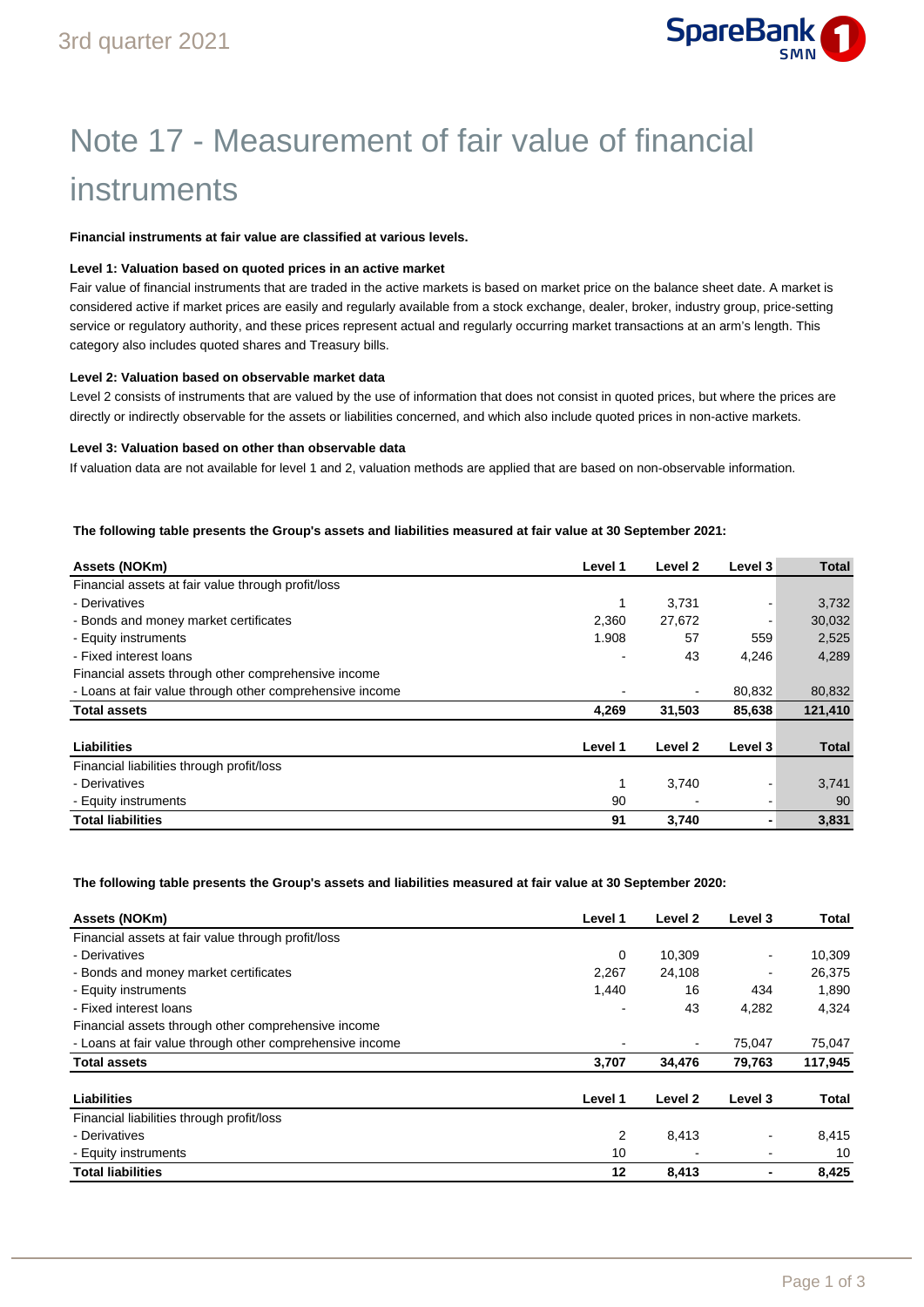

# **The following table presents the Group's assets and liabilities measured at fair value at 31 December 2020:**

| Assets (NOKm)                                            | Level 1 | Level 2 | Level 3 | Total   |
|----------------------------------------------------------|---------|---------|---------|---------|
| Financial assets at fair value through profit/loss       |         |         |         |         |
| - Derivatives                                            | 1       | 7,225   |         | 7,226   |
| - Bonds and money market certificates                    | 4,865   | 21,741  | -       | 26,606  |
| - Equity instruments                                     | 1,928   | 6       | 432     | 2,366   |
| - Fixed interest loans                                   |         | 43      | 4,242   | 4.285   |
| Financial assets through other comprehensive income      |         |         |         |         |
| - Loans at fair value through other comprehensive income |         |         | 74,761  | 74,761  |
| <b>Total assets</b>                                      | 6,793   | 29,015  | 79,435  | 115,244 |
| Liabilities                                              | Level 1 | Level 2 | Level 3 | Total   |
| Financial liabilities through profit/loss                |         |         |         |         |
| - Derivatives                                            | 2       | 7,177   |         | 7,179   |
| - Equity instruments                                     |         |         |         |         |
| <b>Total liabilities</b>                                 | 2       | 7,177   |         | 7,179   |

**The following table presents the changes in the instruments classified in level 3 as at 30 September 2021:**

|                                       | Equity<br>instruments<br>through | <b>Fixed</b><br>interest | Loans at<br>fair value<br>through |              |
|---------------------------------------|----------------------------------|--------------------------|-----------------------------------|--------------|
| (NOKm)                                | profit/loss                      | loans                    | <b>OCI</b>                        | <b>Total</b> |
| Opening balance 1 January             | 432                              | 4.242                    | 74.761                            | 79.435       |
| Investment in the period              | 21                               | 922                      | 33.175                            | 34.118       |
| Disposals in the period               | $-2$                             | $-827$                   | $-27.123$                         | $-27.952$    |
| Expected credit loss                  |                                  | -                        | 19                                | 19           |
| Gain or loss on financial instruments | 107                              | -91                      |                                   | 17           |
| <b>Closing balance 31 December</b>    | 559                              | 4.246                    | 80.832                            | 85.638       |

# **The following table presents the changes in the instruments classified in level 3 as at 30 September 2020:**

| (NOKm)                                | Equity<br><b>instruments</b><br>through<br>profit/loss | <b>Fixed</b><br>interest<br>loans | Loans at<br>fair value<br>through<br><b>OCI</b> | Total   |
|---------------------------------------|--------------------------------------------------------|-----------------------------------|-------------------------------------------------|---------|
| Opening balance 1 January             | 405                                                    | 4,636                             | 71,336                                          | 76.377  |
| Investment in the period              | 26                                                     | 497                               | 41,527                                          | 42.051  |
| Disposals in the period               | $-14$                                                  | $-969$                            | $-37,802$                                       | -38,784 |
| Expected credit loss                  | $\blacksquare$                                         |                                   | $-21$                                           | $-21$   |
| Gain or loss on financial instruments | 17                                                     | 117                               |                                                 | 141     |
| <b>Closing balance</b>                | 434                                                    | 4.282                             | 75.047                                          | 79.763  |

### **The following table presents the changes in the instruments classified in level 3 as at 31 December 2020:**

| (NOKm)                                | Equity<br>instruments<br>through<br>profit/loss | Fixed<br>interest<br>loans | Loans at<br>fair value<br>through<br><b>OCI</b> | Total     |
|---------------------------------------|-------------------------------------------------|----------------------------|-------------------------------------------------|-----------|
| Opening balance 1 January             | 405                                             | 4,636                      | 71,336                                          | 76,377    |
| Investment in period                  | 48                                              | 731                        | 47.183                                          | 47,962    |
| Disposals in the period               | $-14$                                           | $-1.206$                   | $-43.754$                                       | $-44,973$ |
| Expected credit loss                  | $\blacksquare$                                  |                            | $-13$                                           | $-13$     |
| Gain or loss on financial instruments | $-7$                                            | 81                         |                                                 | 81        |
| <b>Closing balance 31 December</b>    | 432                                             | 4.242                      | 74.761                                          | 79,435    |